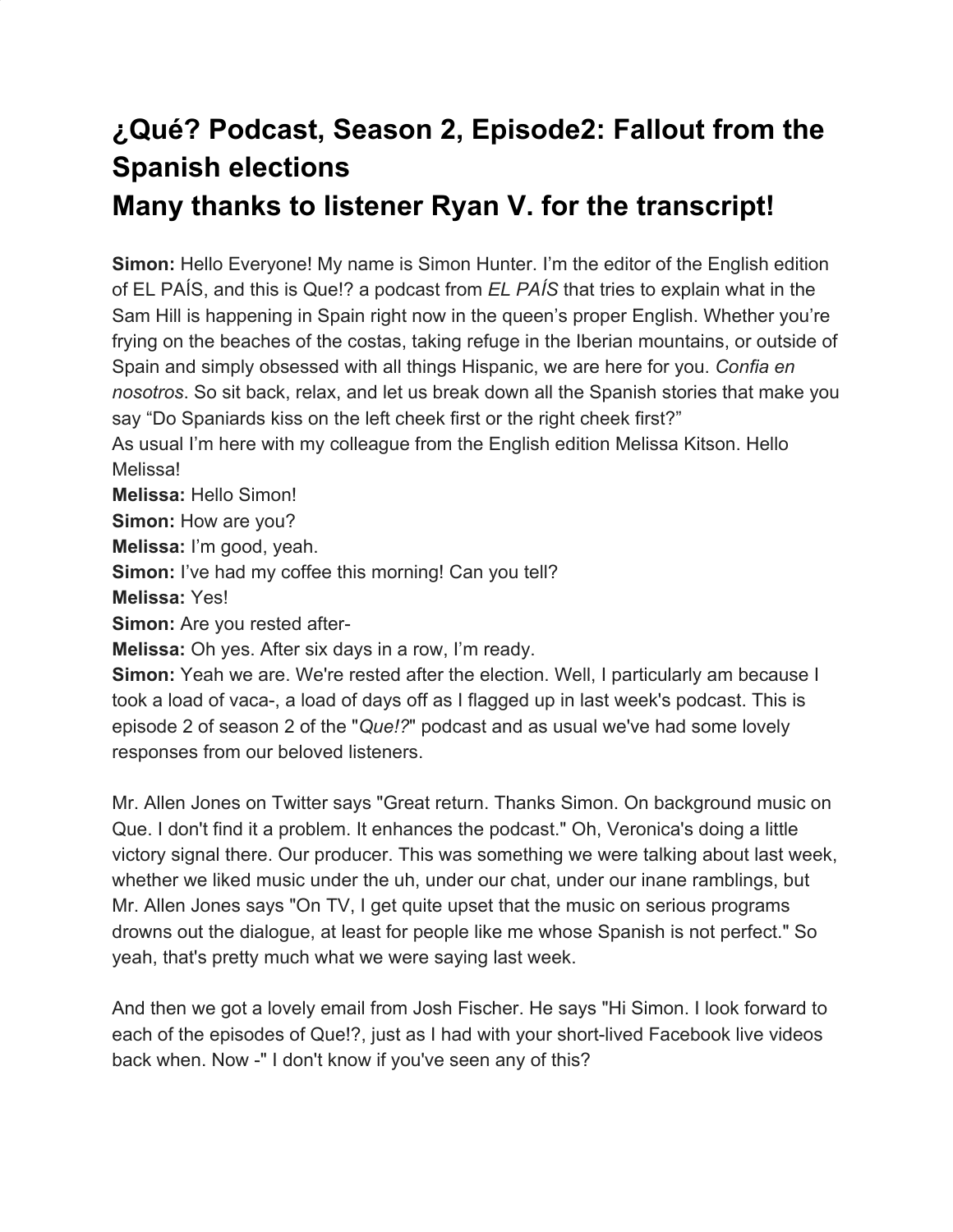## **Melissa:** No.

**SImon:** if you've seen any of this - it's before your time Melissa - but there was a time when at EL PAÍS we were doing lots of Facebook Live videos and they were great fun. We were kind of doing - me and my, me old colleague Nick Lime - we were kind of doing what we do here which is, you know, chatting about the news, but we also did some pretty cool interviews. I interviewed Eddie Izzard which was great fun, and you can still see that. If you go to our *EL PAÍS* in English home page, scroll down to the bottom. There's a um, a news story that says uh, "EL PAÍS on Facebook Live" or something like that and you can find some of the best ones there. Josh continues "You asked to know who your listeners were, and asked us to write, especially from the U.S. I live in Jacksonville Florida. I'm an American non-religious Sephardic Jew."

Again! We were talking about this last week. "My mother's ancestors were expelled by Fernando and Isabelle in 1492. My mother was born in New York but spoke Ladino (15th century Spanish) at home. She learned English in school. My upbringing was very much Spanish culture as well as American, and thus all my life I thought of myself as Spanish as well as American. I always had a tremendous affinity for Spain and in my work life as a computer scientist" – he helpfully provides a link to his Wikipedia page at this point, I think um, I'll check it out – "I had several formal relationships there. The passage of the 2015 law making it practical for someone like me to obtain dual citizenship was an emotional moment for me, and I set off to fill its- *fulfill* its requirements. It was a slog and unsurprisingly many fewer than expected have accomplished it, but I loved every minute. Obviously when a group of people spends 500 years wanting to go back home, there are some pretty serious forces at work." Um, and he says "I find your explanations add awful lot and besides, you and Melissa are amusing enough to listen to just as entertainment."

Aw, thank you Josh. And now let's go to our hero, Ryan V. He's the transcript man. He's back. "Hi Simon and Melissa. Here is episode 13's transcription. I, like Simon, have two young kids so it took me a bit longer to do this one because they were both sick last week. Hope it's still useful. At least they didn't scratch my cornea." Which is a reference to my little child-related injury from last week. So thank you again Ryan V. We've been terribly remiss. Because we've been so busy we haven't actually uploaded the transcripts yet onto the pages of the podcast, but by the time you hear this podcast, we will have done that. We'll make PDFs out of them which should help all you English teachers, English learners out there. Now, we're gonna try and cram in two topics today – we're gonna do um, first of all, a follow-up to the Spanish Elections.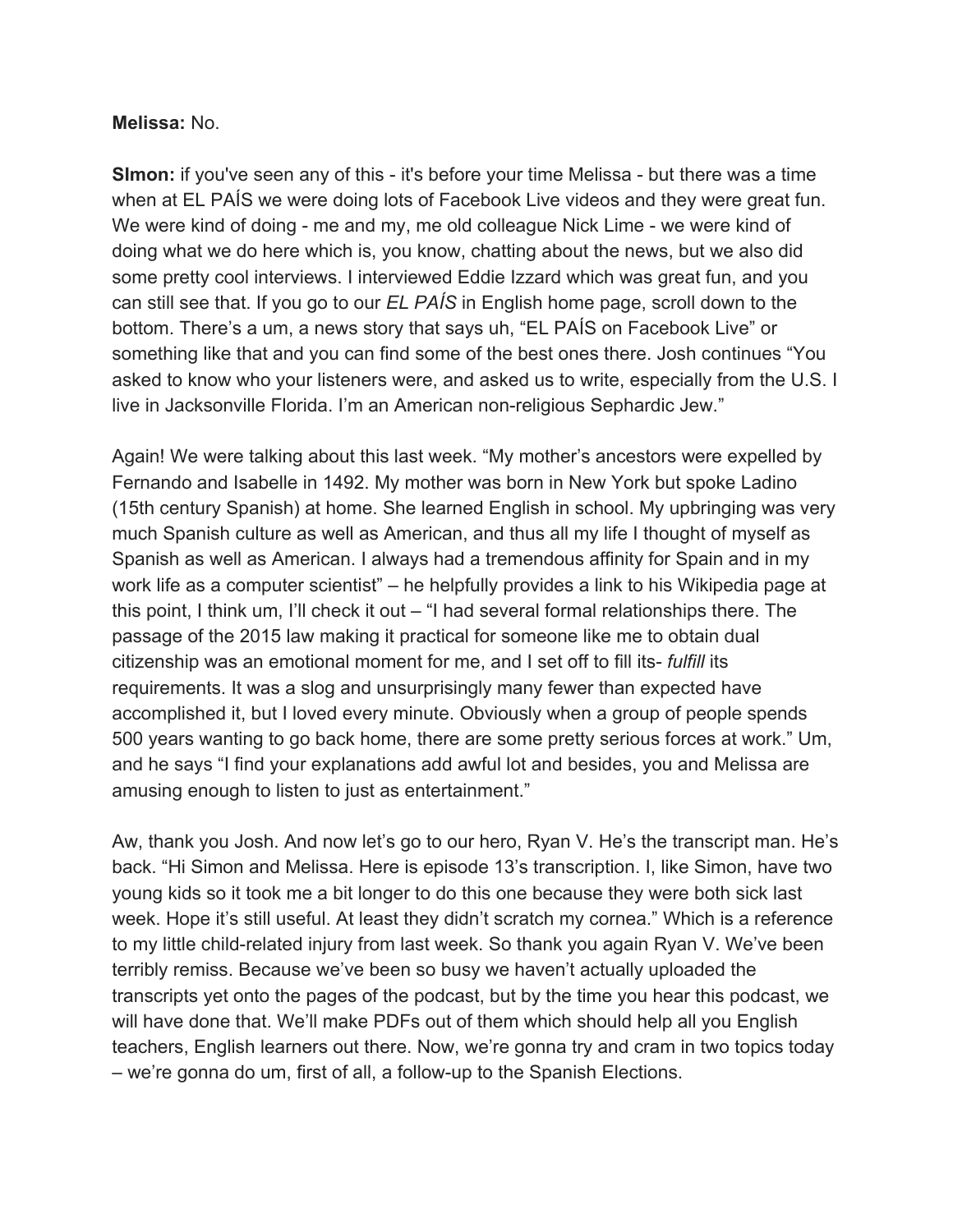Melissa, what's happened in Spanish politics since we spoke last week?

**Melissa:** Yes, well, so, as you know the results of the Spanish general election are in. We know the Socialist Party won the highest number of seats. We know that the conservative Popular Party suffered a crashing defeat, and we know that even with the support of the left-wing party *Podemos*, Pedro Sánchez does not have enough votes to be reinstated as Prime Minister. So this week, the negotiations began. The first person Sánchez saw was the leader of the PP, Pablo Casado:

**Sound bite:** No hemos profundizado posibles pactos, pero sí que le he pedido que no dependa de los [independentistas.](https://en.wiktionary.org/wiki/independistas)

**[Melissa:](https://en.wiktionary.org/wiki/independistas)** [They met on Monday in a large press conference room in Moncloa and spoke](https://en.wiktionary.org/wiki/independistas) [for an hour and a half. Now, while Casado said his party would vote against Sánchez's](https://en.wiktionary.org/wiki/independistas) [investiture, his tone was much softer. To agree to open up permanent communication](https://en.wiktionary.org/wiki/independistas) [on the independence drive in Catalonia, and also discussed the need to reach deals on](https://en.wiktionary.org/wiki/independistas) [pensions and gender violence, even in environmental measures. So this was you know,](https://en.wiktionary.org/wiki/independistas) [a huge turnaround for Casado who, until recently, had been describing Sánchez as a](https://en.wiktionary.org/wiki/independistas) [traitor –](https://en.wiktionary.org/wiki/independistas)

**[Sound bite:](https://en.wiktionary.org/wiki/independistas)** [Lo que esta pasando en Espana es que el presidente del gobierno es el](https://en.wiktionary.org/wiki/independistas) [mayor traidor, esta haciendo un felon.](https://en.wiktionary.org/wiki/independistas)

**Melissa:** supporting the coup plotters. Well, it took everyone by surprise. Now, the next person Sánchez met with was the leader of Ciudadanos, Albert Rivera. They spoke for 50 minutes in a much smaller room on Tuesday morning. There was, you know, uh – **Simon:** There was room envy there

**Melissa:** (laughs) There is. We might even have a diagram on the website soon showing the difference in spaces.

**Simon:** Along with our Catalan roofs.

**Melissa:** (laughs) Rivera also said that his party would vote against swearing in Sánchez as Prime Minister even though Casado had suggested that he would abstain. **Sound bite:** …Sánchez, nuestra firme posicion y voluntad de liderar una oposicion firme.

**Melissa:** So as we mentioned in last week's episode, Sánchez needs an absolute majority of 176 votes to be sworn in in the first investiture vote. If he does not have this number, he needs at least one party to abstain in the second round in order to have more "yes" votes than "no" votes. So if Rivera or Casado had agreed to abstain, Sánchez would not need the support of the Catalan separatist parties. As things stand now it's still sort of back to square one, and looking at where to get that support. So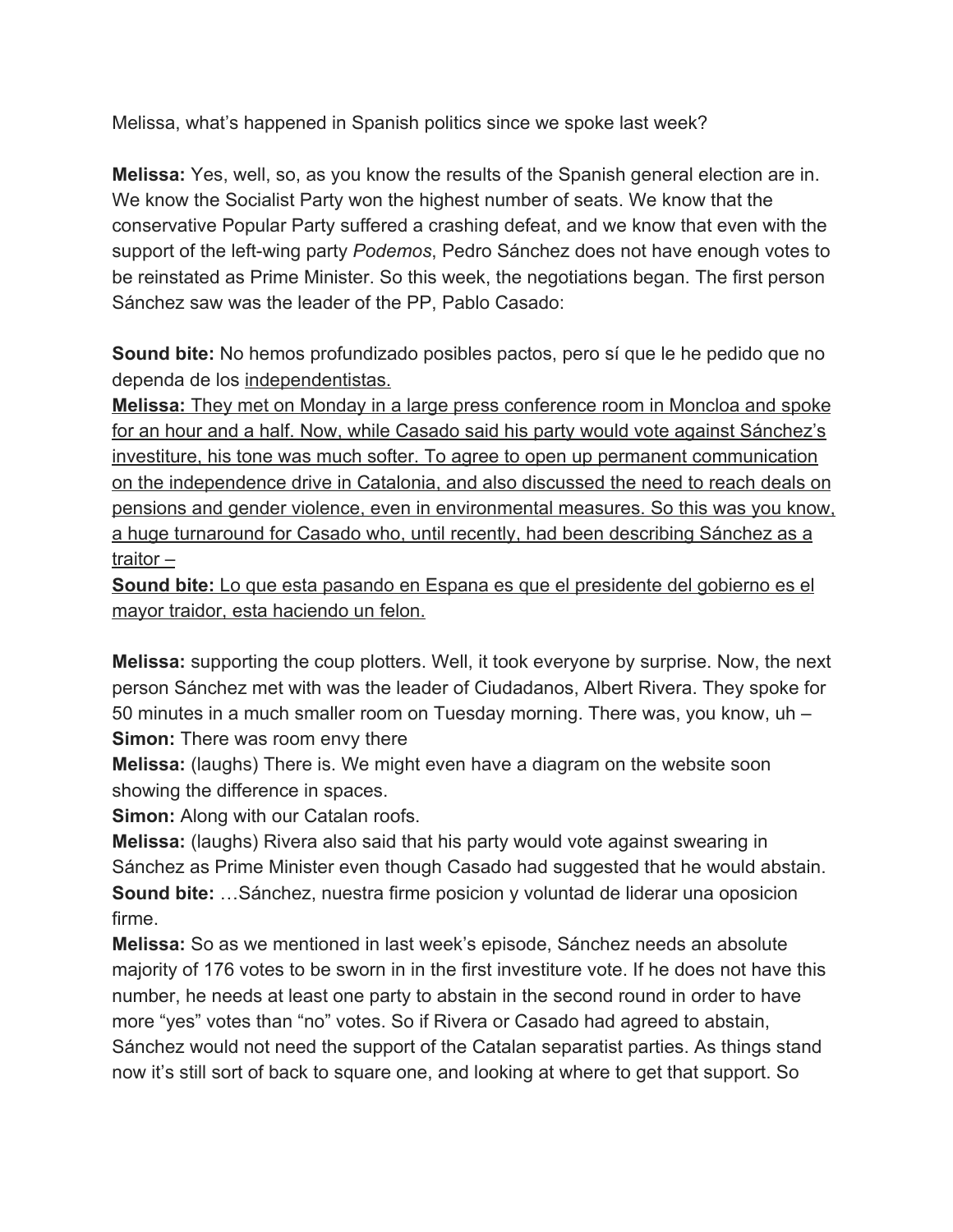Iglesias already said Podemos will vote for Sánchez at you know a potential investiture ceremony, but there are strings attached.

**Sound bite:** El objetivo de lo que nos presentamos de manera muy clara estas elecciones y repetimos desde el principio: participación en la construcción de un gobierno, parlamentaria estable y de izquierdas en nuestro país.

**Melissa:** Podemos doesn't want to just sort of hand over its 40 votes to the Socialist Party, it wants a place in government and a say in the make-up of the Cabinet. It's sort of interesting to point out that Sánchez has not spoken publicly since election night last week. And we also have to keep in mind that it's unlikely that any government deal will be reached before the local, regional and European elections on May 26th.

**Simon:** Mmm, now it is quite interesting that he's kind of seeing them in the order of the, you know, amount of seats that they won in the elections. I think Pablo Iglesias was a bit put out - from Podemos. He was a bit put out to be left to last. Yeah, apparently he was pretty cross about that, but I guess it does make sense to do it in that order. The animosity between Albert Rivera of Citizens, of Ciudadanos and Pedro Sánchez, that actually seems to be really quite genuine! I mean, they really, you know, Rivera seems to really hate Sánchez! But, I guess it's because they're competing for the center. Rivera said "We're not here to correct the uncorrectable" which is Pedro Sánchez! And then his number 2 – Ines Arrimadas said – She called that Sánchez was a fake prime minister. Just used the word "fake" you know, rather than "falso." Rivera is offering Sánchez some state pacts on education, depopulation, immigration, security and the fight against terrorism but, I mean, there's no way as it stands at the moment that he's gonna back him in any kind of investiture vote. Casado has done quite a funny thing. He's called on Rivera, he's called on Ciudadanos to abstain in the vote so, you know, to avoid – in his words – a government in Spain that depends on a pact with the Independentistas which is the, you know, the pro-Catalan independence groups. **Casado:** Tenemos que evitar las contraprestaciones a los partidos que han demostrado que prefieren los intereses de sus propias comunidades autónomas. Es decir, los nacionalistas.

**Simon:** But I don't think that Rivera is up for that at the moment at all. The feeling is that – among the opposition – it's kind of a done deal with *Podemos* that, you know, they're gonna, they're gonna, you know, the Socialists are going to have the support of Podemos in whatever form that takes. Interestingly, Pablo Iglesias, he's obviously taken a leaf, he's obviously taken a lesson from the Brexit negotiations and he's saying that we're going to go into dialogue with Sánchez without any red lines. Maybe *Podemos* and Pablo Iglesias are a bit humbled by the election result. It wasn't great for them, you know, they did lose a lot of seats. So um, you know and I think that there's probably a feeling among everyone that, you know, we need a bit of stability in the Spanish political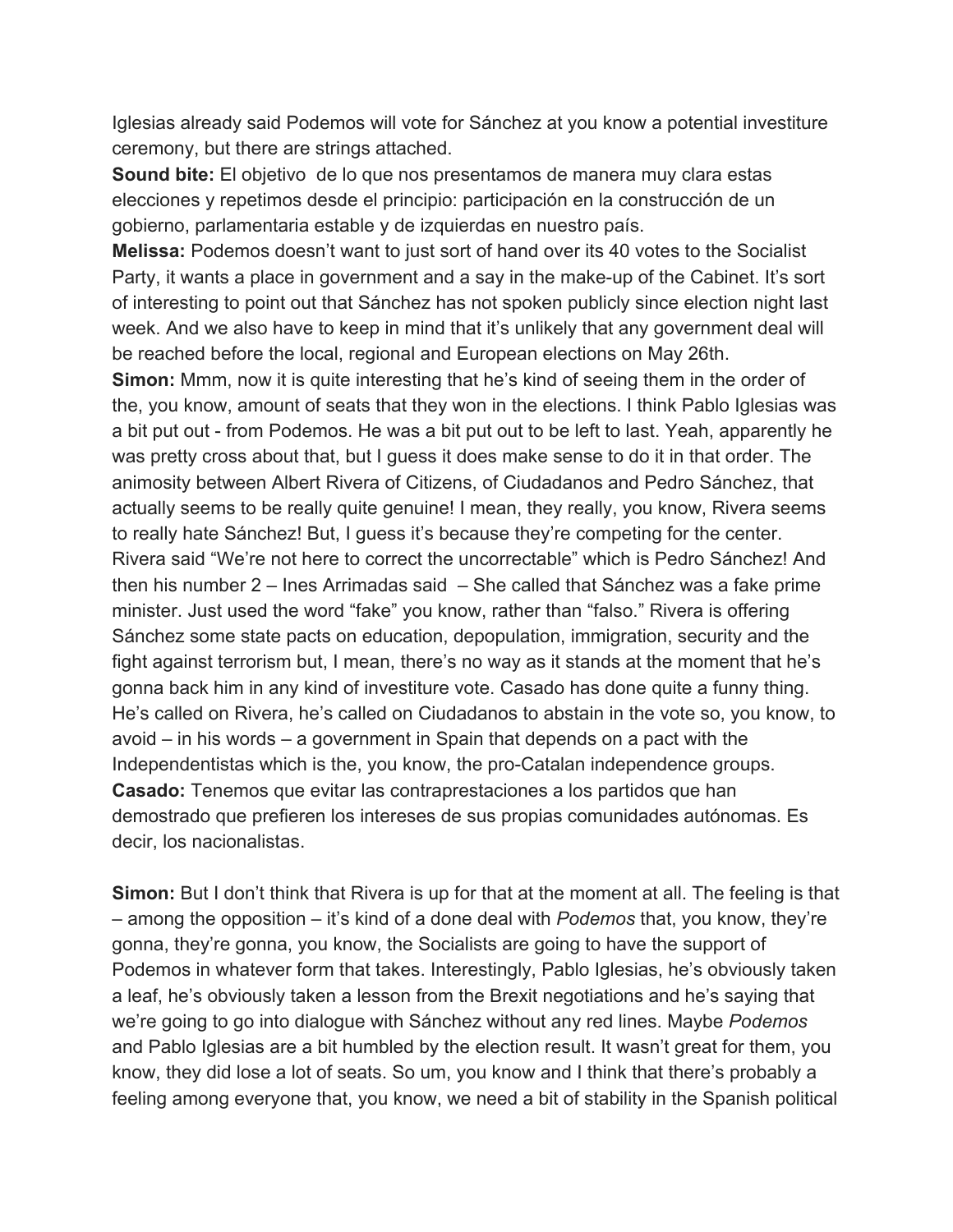scene. Certainly Brussels is looking for a bit of stability from Spain in these turbulent times for Europe. So, 26- May the 26th is the regional, municipal and European elections. All are taking place in the same day in Spain so we'll get a much clearer idea of what's going on after May the 26th.

Alright so then…Now we're going to tread very carefully over here with this one. A story related to Catalonia. Melissa, take it away!

**Melissa:** Ok, alright. So, on Sunday –

**Simon:** Good luck everyone.

**Melissa:** (laughs) On Sunday an international tribute was held to mark the anniversary of the liberation of the Mauthausen concentration camp in Austria in May, 1945. As part of the event, the Catalan regional government organized a tribute to the Spanish victims who died at the Nazi concentration camp. It was meant to be, as you would expect, a solemn occasion but controversy broke out after Gemma Domènech, the director of democratic memory at the Catalan Justice Department, used the tribute to seek support for the jailed separatist leaders who are being tried by the Supreme Court for their involvement in the 2017 independence drive. During her speech, Domènech referred to the leaders as political prisoners.

## **\*Sound bite\***

Saying it was sad for democracy that rulers like Raül Romeva were still in jail. Acting Spanish justice minister Doris Delgado was present for the tribute but left in the middle of Domènech's speech. A few Spanish students who had traveled to the Nazi camp with their school also walked out. Many were upset that the tribute had been politicized, the argument being that it was not appropriate to defend the Catalan independence movement at a tribute to the thousands of exiled Spaniards who had died at these Nazi camps. Making matters worse, the Catalan official wore a yellow ribbon on the lapel of her jacket. So this is a symbol which represents support for the jailed separatist leaders, but was particularly jarring in this context because, you know, prisoners of the Nazi conent- prisoners at the Nazi concentration camps had to sew on yellow stars as reason for their imprisonment, and yellow was the color used to identify Jewish prisoners, so this has caused a huge scandal and the Catalan government has tried to defend itself, but people are still very angry.

**Simon:** We have talked about Catalonia in the past and, as we know, it's a minefield and I've said you know, I'm just going to try and keep it you know, as neutral on the topic as I possibly can as I literally just haven't got the time to argue with people on the internet about Catalonia. We've also kind of neglected in the past couple of weeks the ongoing Supreme Court trial of those pro-independence leaders who were involved in the events of 2017. I'd like to – if you're interested in what's going on in the trial, we just haven't got the resources to cover it – but Matthew Bennet is an English journalist who's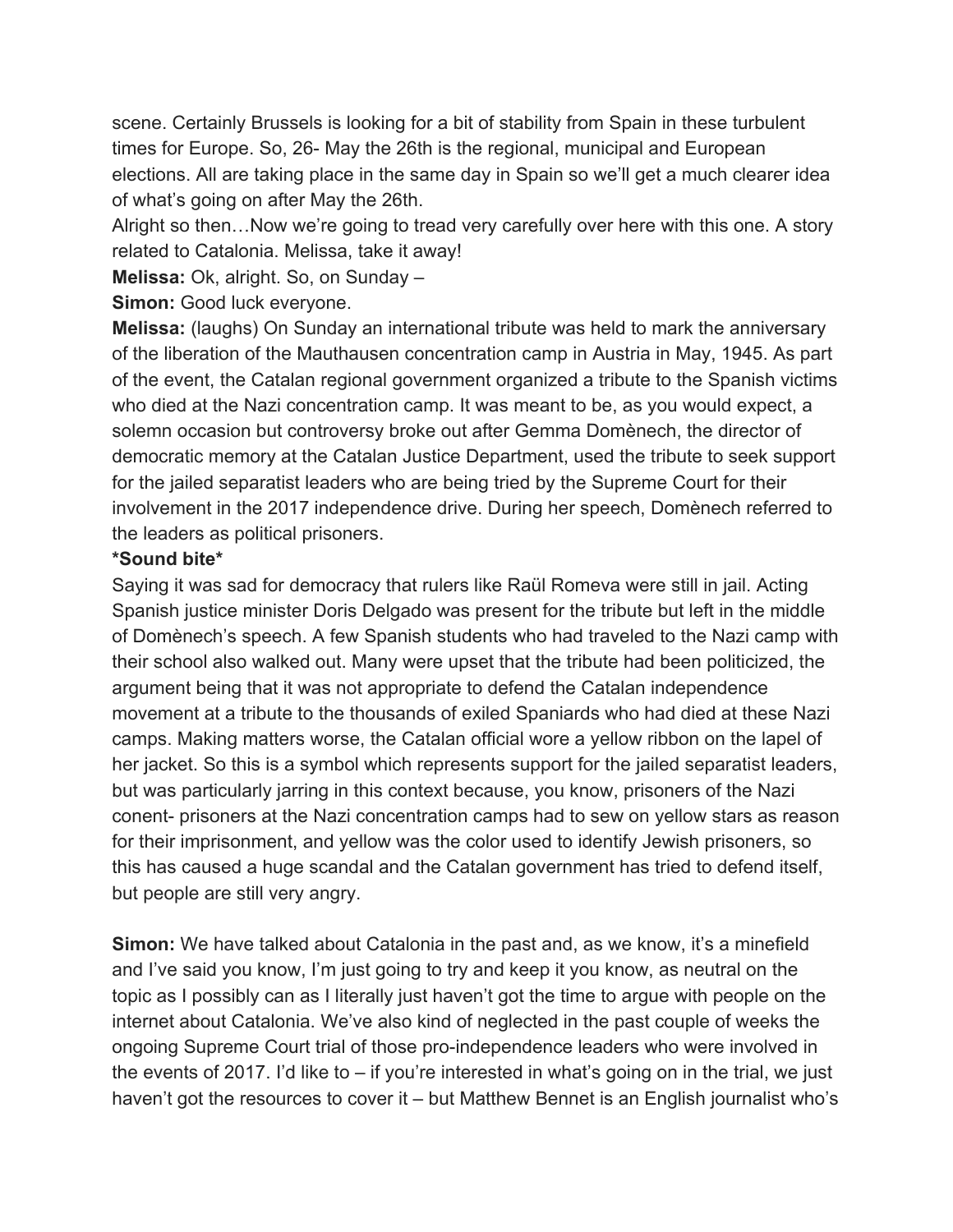down in Murcia and he's doing a fantastic job. He's doing live tweets all through the day, every day of the trial. I urge you to go check out his work because it's really, really good. Um, so what I thought we could do is look at some of the Facebook comments from our readers on this story because I think they're really interesting.

Ron L Stein said "It is not the time or the place and no the situation of the Catalans is not nor has ever been the same. What a sad moment."

Darlene Hensen saids "Disgraceful. Shame on them to use it for their political platform, not deserving even to be there."

Someone else I haven't got the name of said "I guess the separatists are counting on being recognized by Iran or North Korea in the event of a second DUI" - which is a declaration of independence - "Because getting Israeli recognition after Artadi's gaff is a long shot." That was a reference to a tweet that went out basically invoking Anne Frank in relation to the whole Catalan issue. "Proof the Catalan separatist political elite are unprepared and I would even go so far as to say unworthy of playing on the global scale".

And then of course. He couldn't miss the opportunity, our fervent pro-Catalan independence reader, John W. McCissock, who I have mentioned in a previous podcast. I don't think he listens to the podcast because he certainly didn't respond. But John never misses an opportunity to plug the pro-independence line. He said: "If the article is a true account of what was said, I think the justice minister behaved incorrectly in the face of reasonable statements from the Catalan official." So, you know, I've even been slammed for saying this but you know we, we did say in a previous podcast there are two narratives about the Catalan issue. You know, I can't even say that without people attacking me. But I think that John, John's kind of reaction definitely reflects the other side of the other narrative. So Tony K then responded to John – people do tend to respond to John a lot on Facebook, on our, under our stories – Tony said "Awful behavior. Awful manners. The separatists including yourself and your comments, and blind support regarding the issue, are sinking into even more sinister, deeper depths of despair"

Yeah, so really interesting. Some very lively debate as always on issues related to Catalonia. I thought I'd read a few paragraphs from the EL PAÍS editorial on the issue. You know, EL PAÍS is a newspaper… "EL PAÍS con la constitución" as the famous headline read during the coup attempt in 1981 so EL PAÍS is a support- is basically on the side of maintaining the unity of Spain and has been very critical in some cases of the actions of the pro-independence leaders. So here are a couple of paragraphs: "Domènech took advantage of an international commemoration within the camp to talk about the nine Catalan politicians who are being judged in the Supreme Court with all of the legal guarantees of the state and for offenses that have nothing to do with their defense of independence for Catalonia, something that is perfectly legal in Spain.